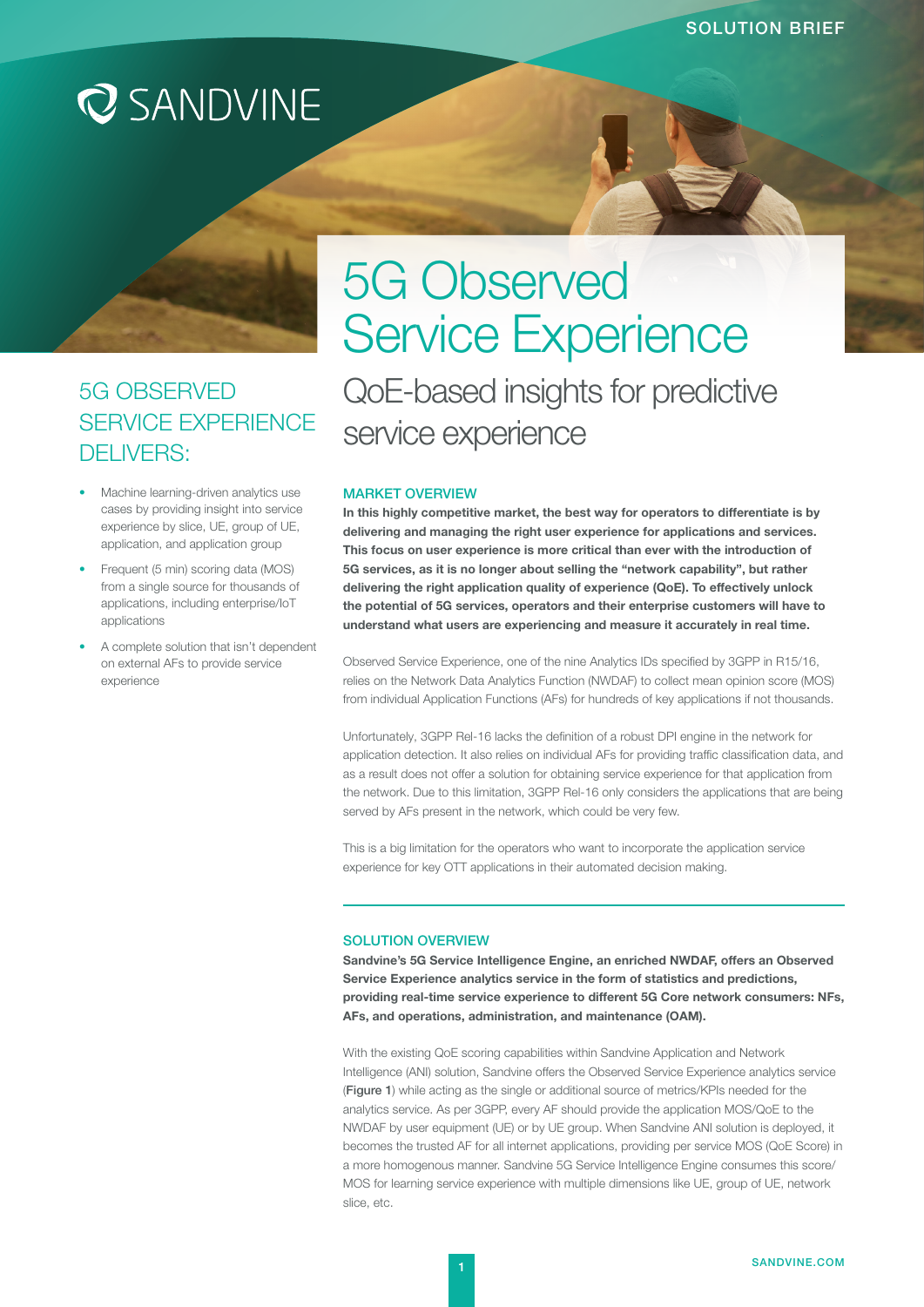

#### Figure 1





Sandvine's 5G Service Intelligence Engine offers current and expected service experience insights, enabling operators to deliver and assure network and next-generation service performance. As stated, the 5G Service Intelligence Engine takes advantage of Sandvine's existing traffic classification and QoE scoring capabilities to provide an enriched outcome when deploying 5G Observed Service Experience (Figure 2 and Table 1).

#### Figure 2

5G Observed Service Experience – Standard versus Enriched Output

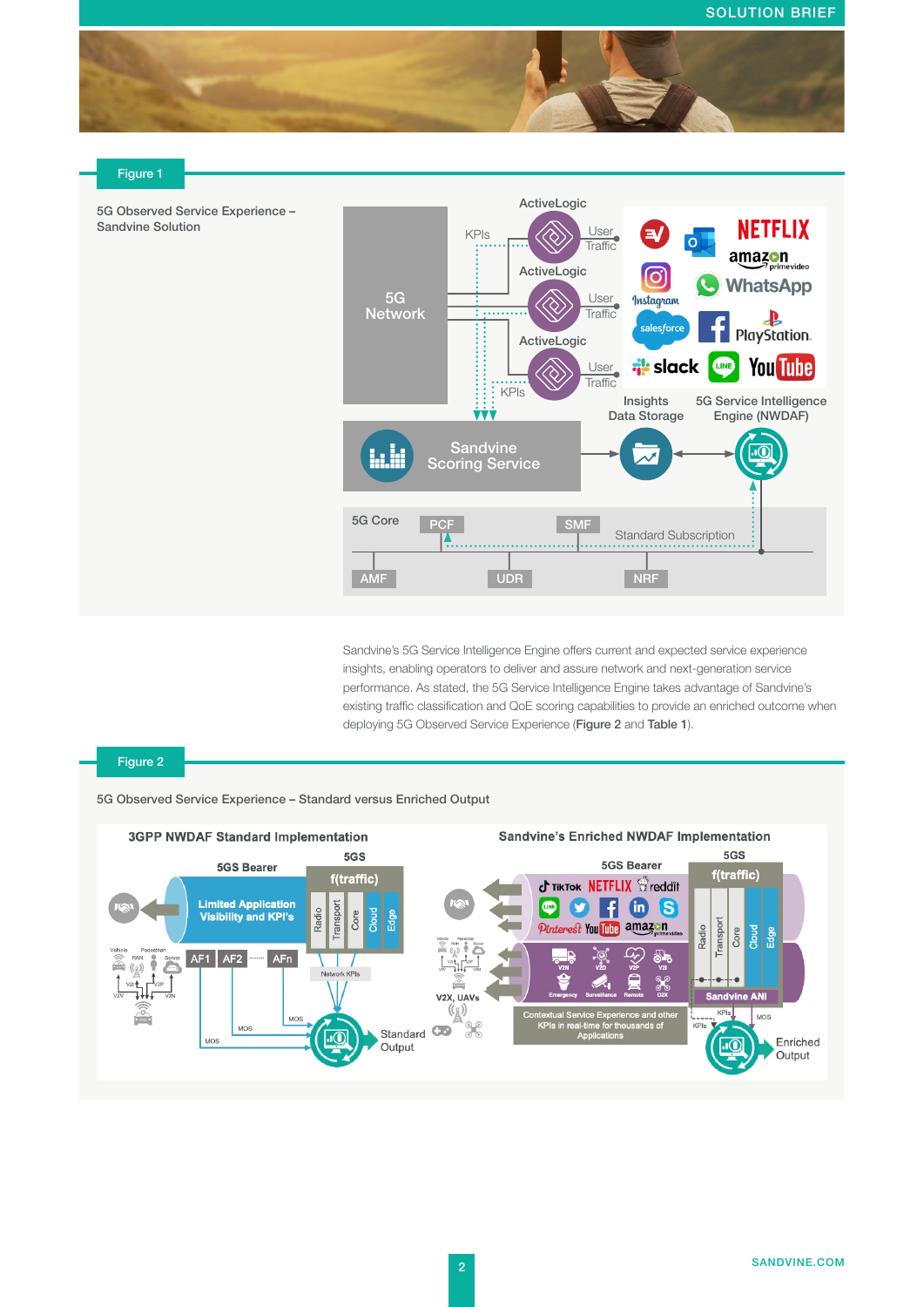

#### Table 1

Comparison between standard NWDAF versus Sandvine's Intelligence Engine for 5G Observed Service Experience

| <b>3GPP Standard Service Experience</b>                                                         | Sandvine's 5G Observed Service Experience                       |
|-------------------------------------------------------------------------------------------------|-----------------------------------------------------------------|
| Observed service experience statistics and prediction for an                                    | Observed service experience statistics and prediction for       |
| application, UE group, or network slice for limited number of                                   | an application, UE group, or network slice for thousands of     |
| applications                                                                                    | applications including enterprise applications                  |
| Depends on individual Application Functions to provide service<br>experience in the form of MOS | No dependency on external AFs to provide service experience     |
| Requires input from multiple sources, including AF, AMF, SMF,                                   | ANI solution can be the alternate source for many of the KPIs   |
| UPF, and OAM                                                                                    | needed                                                          |
| MOS calculated by individual AFs for their own applications                                     | Consistent scoring algorithm from a single source responsible   |
| provides inconsistent QoE to the consumers                                                      | for measuring QoE for thousands of applications                 |
| Consumers like PCF will offer or adjust UE QoS based on the                                     | Consumers like PCF will offer or adjust UE QoS based on the     |
| service a slice, UE, group of UE and a location is experiencing                                 | service a slice, UE, group of UE and a location is experiencing |

#### 5G OBSERVED SERVICE EXPERIENCE KEY CAPABILITIES

3GPP defines Observed Service Experience as the average of observed service MOS (QoE Score) and/or variance of observed service MOS (QoE Score), indicating service MOS distribution for services such as audio-visual streaming and services such as V2X and web browsing. An NWDAF can provide this analytics service in the form of statistics or predictions to a service consumer.

The Observed Service Experience analytics may provide one or both of the following:

- Service Experience for an Application: Service Experience for a UE or a group of UEs or any UE in an application or a set of applications
- Service Experience for a Network Slice: Service Experience for a UE or a group of UEs or any UE in a network slice

Observed Service Experience may be provided individually by UE or group of UEs, or networkwide, averaged per application or averaged across a set of applications on a network slice.

As part of this use case, additional value is provided by enabling other 3GPP use cases:

#### Frequency, Slice and Access Type Selection based on Service Experience

The Policy Control Function (PCF) is one of the key consumers of NWDAF analytics services in a 5G SA network. The NWDAF provides UE-specific, slice-specific, and application-specific analytics services to the PCF for optimizing policies related to UE for new and on-going sessions and IP flows (Figure 3). These policies will be based on the type of traffic or application the UE is using and the QoE expected for that traffic. The PCF can consume Service Experience analytics service for performing the following functions:

- Sending UE Route Selection Policies (URSP) to UE for determining the best route including the slice instance or slice type that UE should take
- Sending RFSP index to a UE based on several factors like application in use, subscriber tier, or plan
- Implementing Access Traffic Steering, Switching and Splitting (ATSSS) schemes